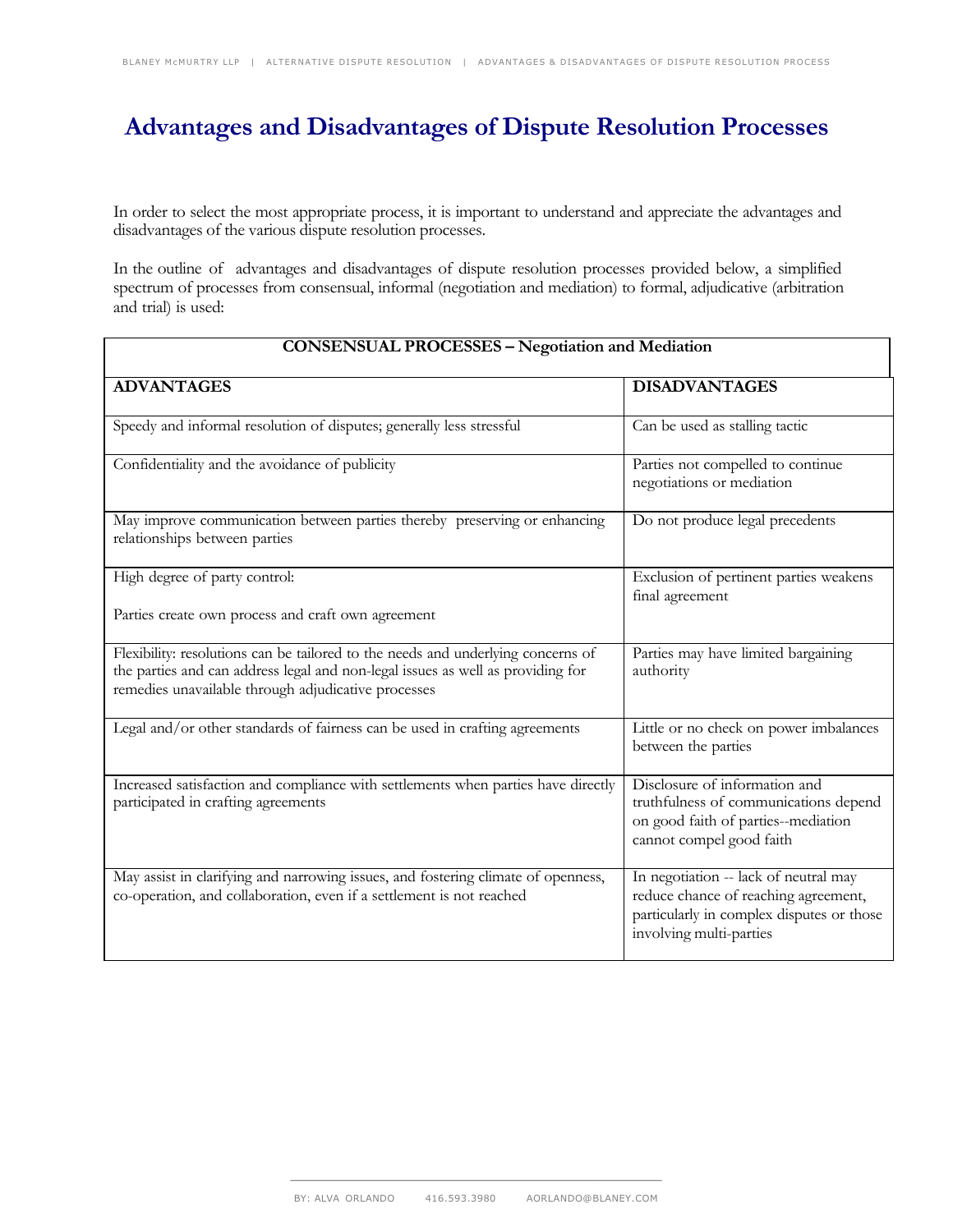| Risk-free: communications are without prejudice and if no agreement reached,<br>parties can pursue other options | May not adequately protect parties' legal<br>rights                                       |
|------------------------------------------------------------------------------------------------------------------|-------------------------------------------------------------------------------------------|
| In mediation – parties may select mediator with substantive knowledge                                            | In mediation -- strong-willed or<br>incompetent mediator can exercise too<br>much control |
| In mediation -- facilitated discussion useful if negotiations have broken down or<br>if strong emotions present  |                                                                                           |
| Process voluntary (except where mandated by contract or legislation)                                             |                                                                                           |
| Agreement binds parties                                                                                          |                                                                                           |

| <b>ADJUDICATIVE PROCESSES - Arbitration and Trial</b><br><b>ARBITRATION</b> |                                                                        |  |
|-----------------------------------------------------------------------------|------------------------------------------------------------------------|--|
|                                                                             |                                                                        |  |
| Parties create own process                                                  | Success largely dependent on arbitrator                                |  |
| Arbitrator can be selected on basis of substantive knowledge                | Time and cost affected by poor co-operation and poor<br>process design |  |
| Confidential proceedings                                                    | Right of appeal limited                                                |  |
| Formality compels proper behaviour and may minimize bad<br>faith            | Confidentiality not suitable for some disputes                         |  |
| Rules of procedure can be tailored to the process                           | Outcome uncertain in binding arbitration                               |  |
| Less backlog than courts                                                    |                                                                        |  |
| Final decision binding or advisory depending on wishes of<br>parties        |                                                                        |  |
| Proceedings may be shorter and therefore less expensive                     |                                                                        |  |